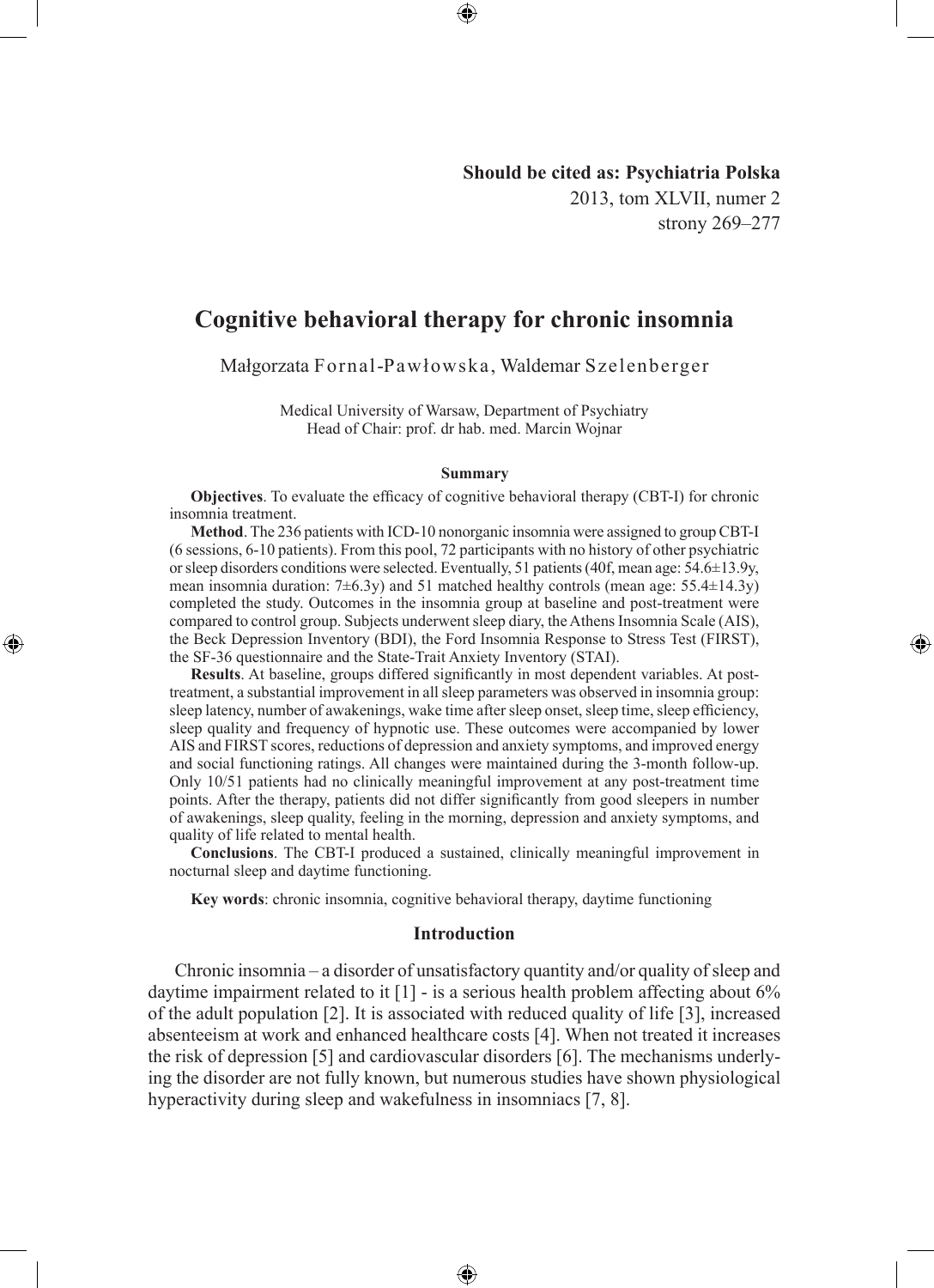⊕

Using cognitive behavioral techniques for insomnia treatment comes from the assumption that maladaptive coping strategies with sleep difficulties play a crucial role in the maintenance of this disorder [9]. These strategies may perpetuate hyperarousal. The main behavioral perpetuating factor is the association between bed and wakefulness [10]. Dysfunctional beliefs about sleep and insomnia have been indicated as the main cognitive factor [11]. Techniques aimed to reduce the perpetuating mechanisms are: stimulus control therapy, sleep restriction, relaxation, sleep hygiene education, paradoxical intention and cognitive restructuring of dysfunctional beliefs about sleep [12]. These techniques are usually used together as a cognitive behavioral therapy for insomnia (CBT-I). Previous studies have shown that CBT-I results in improved sleep parameters in 70-80% of patients with insomnia [13]. This treatment is effective for both primary and comorbid insomnia [12] and produces more durable sleep improvements compared to benzodiazepine receptor agonists therapy [14]. There is still few information about the impact of CBT-I on daytime functioning and patients' quality of life [12]. There are also few studies using normal sleepers as a control group to assess clinical significance of CBT-I outcomes.

The aim of the study was to evaluate the effects of CBT-I on sleep parameters and daytime functioning in patients with persistent insomnia compared to good sleepers.

# **Materials**

◈

The study group was recruited from 236 consecutive patients of Sleep Disorders Clinic of Department of Psychiatry of Medical University of Warsaw, assigned to cognitive behavioral therapy in years 2006-2010. All therapy participants met the criteria of non-organic insomnia according to ICD-10 [1]. From this pool, patients with no history of other psychiatric or sleep disorders conditions, substance dependence, introduction of CNS affecting treatment during the participation in the study and current involvement in psychotherapy were selected  $(n = 72)$ . Eventually, 51 insomniacs and 51 matched healthy, self-defined good sleepers (control group) completed the study.

## **Methods**

The study design included: two pre-treatment assessment points (before first sleep clinic visit and about 12 weeks later – just before the therapy) and two post-treatment assessment points (after the therapy and three months after the treatment completion). At the last study phase, the control group was recruited. Controls were asked to completed all questionnaires used in insomnia sample once.

Patients filled in sleep diary, the Athens Insomnia Scale (AIS) [15], the Ford Insomnia Response to Stress Test (FIRST) [16], the Beck Depression Inventory (BDI) [17], the State-Trait Anxiety Inventory (STAI) [18] and the quality of life questionnaire – SF-36 [19]. At baseline (before the first diagnostic visit in the Sleep Disorder Clinic) patients completed the AIS, the FIRST, the BDI and the SF-36. At further assessment phases, in addition to above questionnaires, the sleep diary monitoring and the STAI were introduced. In sleep diaries, completed daily for two weeks at each time point,

⊕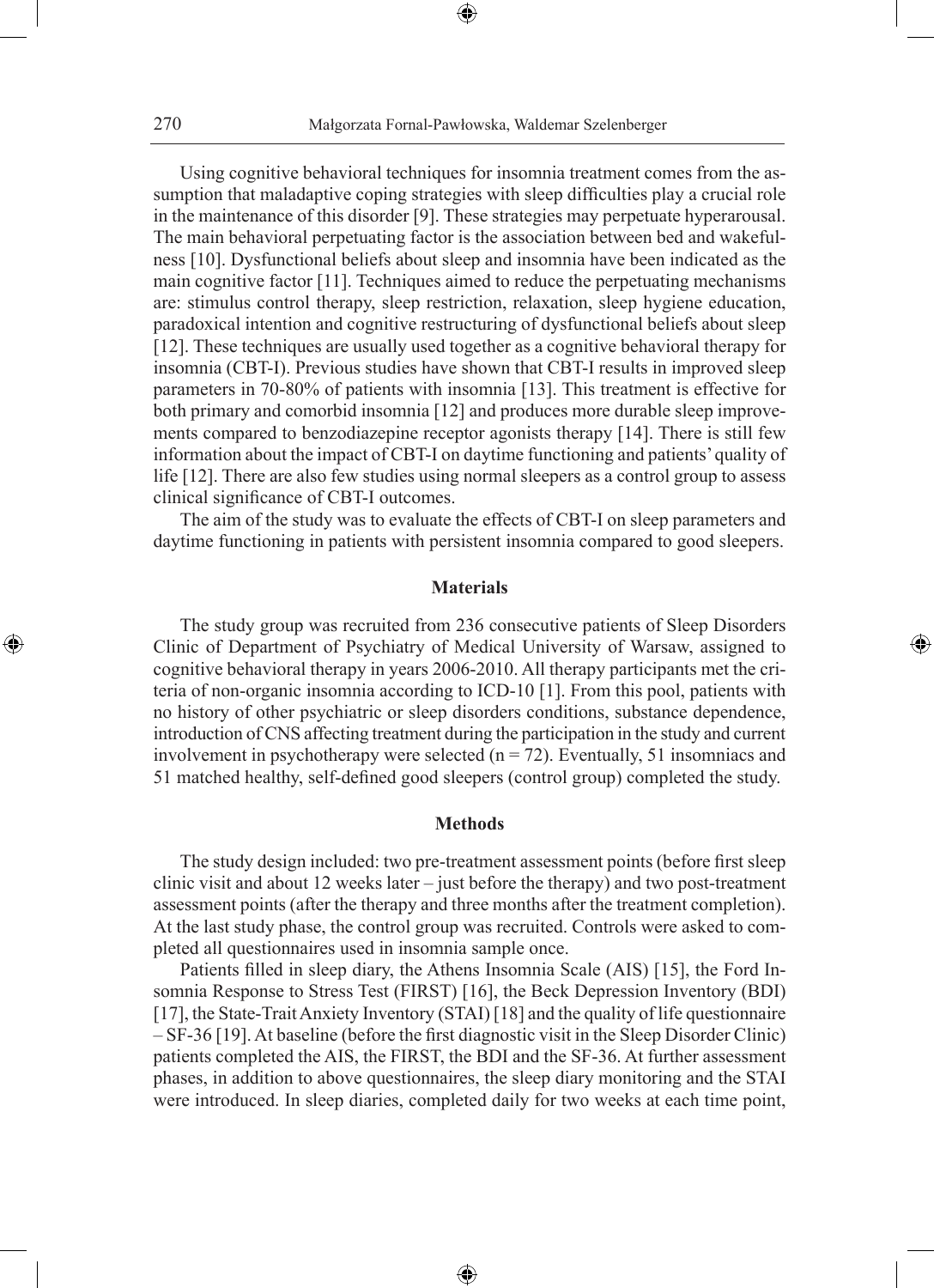participants reported their sleep parameters from previous night and sleep mediation usage.

⊕

The treatment comprised six weekly sessions of 1,5 hour each and one follow-up meeting three months after the therapy. The sessions were implemented in groups of 6-10 patients. During each meeting behavioral and cognitive techniques were introduced successively following a standardized format (Table 1).

| Table 1. Outline of cognitive behavioral therapy for insomnia protocol |  |  |  |  |  |  |
|------------------------------------------------------------------------|--|--|--|--|--|--|
|------------------------------------------------------------------------|--|--|--|--|--|--|

| Number and description of session                                                                                                                                                                                                                                                       |  |  |  |  |  |  |
|-----------------------------------------------------------------------------------------------------------------------------------------------------------------------------------------------------------------------------------------------------------------------------------------|--|--|--|--|--|--|
| 1. Education about insomnia perpetuating mechanisms and sleep hygiene.                                                                                                                                                                                                                  |  |  |  |  |  |  |
| 2. Education about physiology of sleep and sleep restriction therapy. This therapy consists of establishing<br>regular bed- and rising times, curtailed nearly to the patient's mean sleep time from previous week (sleep<br>diary). The aim is a deeper and more consolidated sleep.   |  |  |  |  |  |  |
| 3. Stimulus control therapy introduction. According to this technique a patient is required to eliminate from<br>sleep environment activities associated with wakefulness and to leave the bed whenever he/she cannot<br>quickly (within 15-20 minutes) fall asleep or return to sleep. |  |  |  |  |  |  |
| 4. Relaxation training (progressive muscle relaxation with elements of imagery training)                                                                                                                                                                                                |  |  |  |  |  |  |
| 5-6. Restructuring dysfunctional sleep and insomnia cognitions.                                                                                                                                                                                                                         |  |  |  |  |  |  |

Repeated measures ANOVA was computed to assess the effects of therapy on sleep and daytime functioning parameters. Post-hoc analyses were performed with Bonferroni corrections. At the next analysis stage the clinical significance of changes due to the treatment was assessed. Based on the criteria form previous studies [12, 13], it has been estimated how many of the treated individuals reached: 1) the clinical improvement defined as a above 50% reduction on the main insomnia symptoms (mean sleep onset latency and/or mean wake time after sleep onset) plus were not taking hypnotics or had reduced a frequency of hypnotic usage; and 2) were not taking hypnotics and reported "normal" sleep parameters defined as: a) both mean sleep onset latency and mean wake time after sleep onset  $\leq$  30 minutes or b) mean sleep efficiency [(mean total sleep time/mean time spent in bed) x  $100\%$   $\geq$  85%. The clinical significance of the therapy was also assessed by comparing the mean values of dependent variables in patients before and after CBT-I and in good sleepers. The Student's t-test and the Mann-Whitney U test were used. All analyses were conducted using SPSS for Windows version 17.0 statistical software.

◈

### **Results**

Fifty-one insomnia subjects and 51 healthy controls participated in the study. Each group consisted of 40 women and 10 men. The mean age was  $54.6 \pm 13.9$  years for patients and  $55.4 \pm 14.3$  years for healthy controls ( $p = ns$ ). Most participants in each group had higher level of education ( $n = 30$  and  $n = 26$ ) and were married ( $n =$  $34$  and  $n = 36$ ),  $26$  subjects in each group were retired. The mean insomnia duration of patients was  $7 \pm 6.3$  years. Thirty-two patients completed all therapy sessions, 16

⊕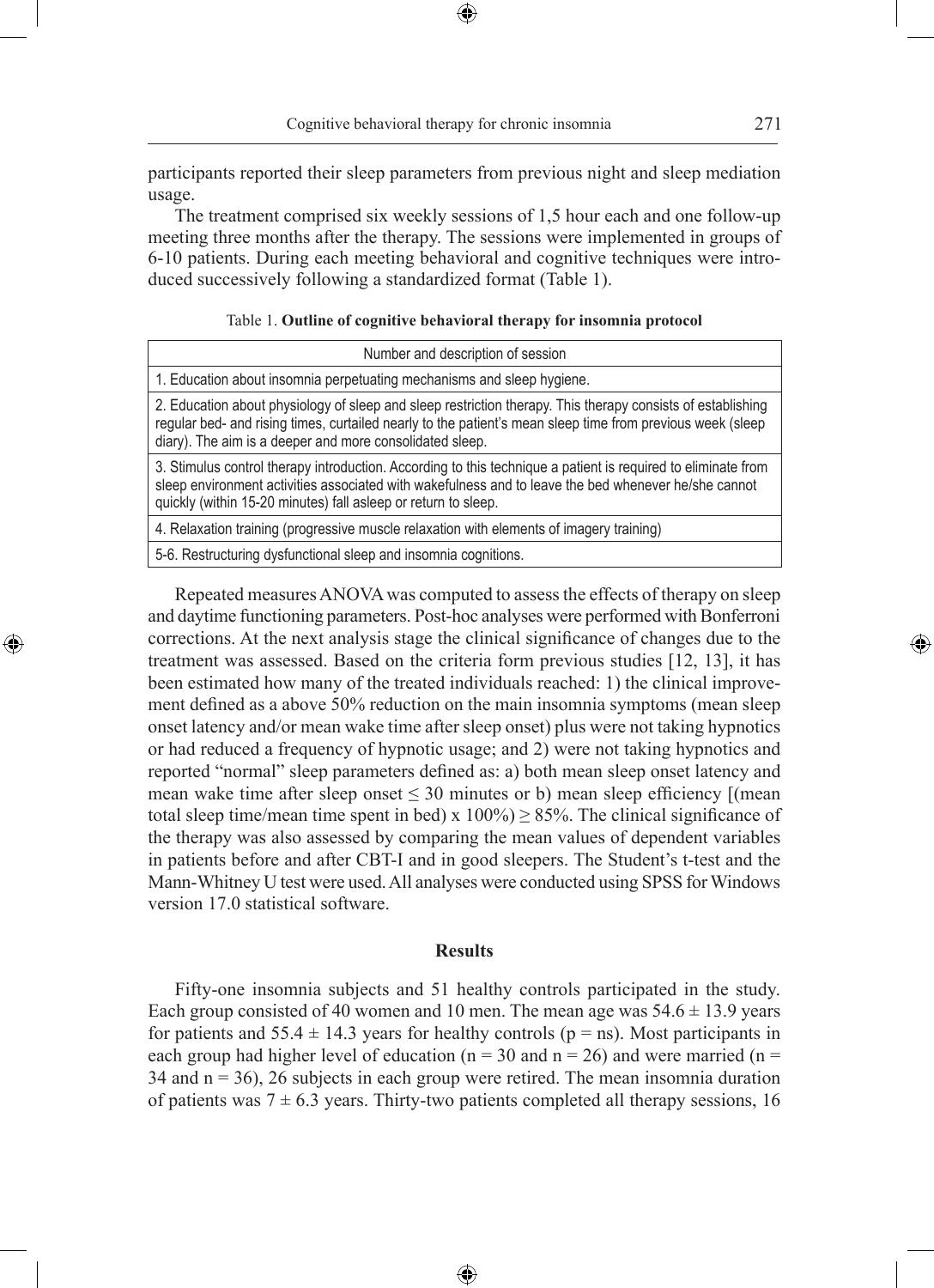subjects missed one session and the rest 3 participants attended 4 sessions. There were no significant differences between the final insomnia group ( $n = 51$ ) and dropouts (n  $= 21$ ) in any demographic or pre-treatment clinical variables.

⊕

At baseline, the insomniacs differed significantly from the controls in most dependent variables, except for time in bed and quality of life dimensions related to physical health. Baseline and pre-treatment comparisons in insomnia group revealed a reduction on AIS scores (14.8  $\pm$  3.5 points versus 13  $\pm$  3.4 points; d = 0.53) and no changes of BDI, FIRST and SF-36 scores while awaiting therapy.

After CBT-I, a substantial improvement in all sleep parameters was observed in insomnia group. Patients fell asleep on average by about 28 minutes faster  $(53.6 \pm 40.1)$ minutes versus  $25.8 \pm 17.5$  minutes;  $p < 0.001$ ;  $d = 0.76$ ), had less nighttime awakenings (2.1  $\pm$  1 versus 1.2  $\pm$  0.9; p < 0.001; d = 1.21) and reported reduced wake time after sleep onset from  $86.6 \pm 58.1$  to  $29 \pm 28.1$  minutes ( $p < 0.001$ ; d = 1.02). Total sleep time increased from  $5.5 \pm 1.3$  to  $6 \pm 0.9$  hours (p = 0.005; d = 0.47) and sleep efficiency from 70  $\pm$  15 % to 87  $\pm$  10 % (p < 0.001; d = 1.13). Patients rated higher their sleep quality (3  $\pm$  0.6 points versus 3.5  $\pm$  0.6 points; p < 0.001; d = 1.33) and feeling in the morning  $(3.1 \pm 0.5 \text{ points} \text{ versus } 3.5 \pm 0.6 \text{ points}; p < 0.001; d = 1.06)$ , used hypnotics less frequently  $(28.6 \pm 35.4\%$  versus  $8.2 \pm 20.6\%$ ; p < 0.001; d = 0.60), reported a significant reduction in insomnia symptoms assessed by the AIS ( $13 \pm 3.4$ ) points versus 7.2  $\pm$  3.5 points; p < 0.001; d = 1.49) and reported their vulnerability to stress-related sleep disturbances as lower (FIRST:  $27.4 \pm 5.6$  points versus  $25.3 \pm 6.4$ points;  $p = 0.009$ ;  $d = 0.49$ ).

After the therapy, a substantial improvement in daytime functioning was also observed. Patients reported a reduction of depression symptoms, lower trait and state (before sleep) anxiety and improved energy and social functioning ratings (Table 2).

◈

All changes in sleep parameters and daytime functioning achieved during the therapy were maintained at the 3-month follow-up, with additional improvement, as compared to post-treatment assessment, in total sleep time  $(6 \pm 0.9 \text{ h} \text{ versus } 6.3 \pm 1 \text{ h};$  $p = 0.019$ ), and better functioning, as compared to pre-treatment assessment, in two quality of life dimensions: role limitations due to emotional problems and emotional well-being (Table 2 – *next page*).

Among 51 participants, 25 subjects met all criteria for clinically significant improvement both at post-treatment and three months after the therapy. There were no significant differences between this group and the rest of the patients ( $n = 26$ ) in demographic variables, pre-treatment symptoms intensity or number of completed therapy sessions. After the therapy 22 subjects reported normal sleep parameters and 16 of them maintain this results after three months. Only 10 patients had no clinically meaningful improvement at any post-treatment time points. In this group most patients were retired and took hypnotics at baseline. Four subject were widowed, and in the whole study sample 6 patients were widowed.

Table 3 – *next page* shows variables in which patients no longer significantly differed, at both post-treatment time points, from healthy subjects.

⊕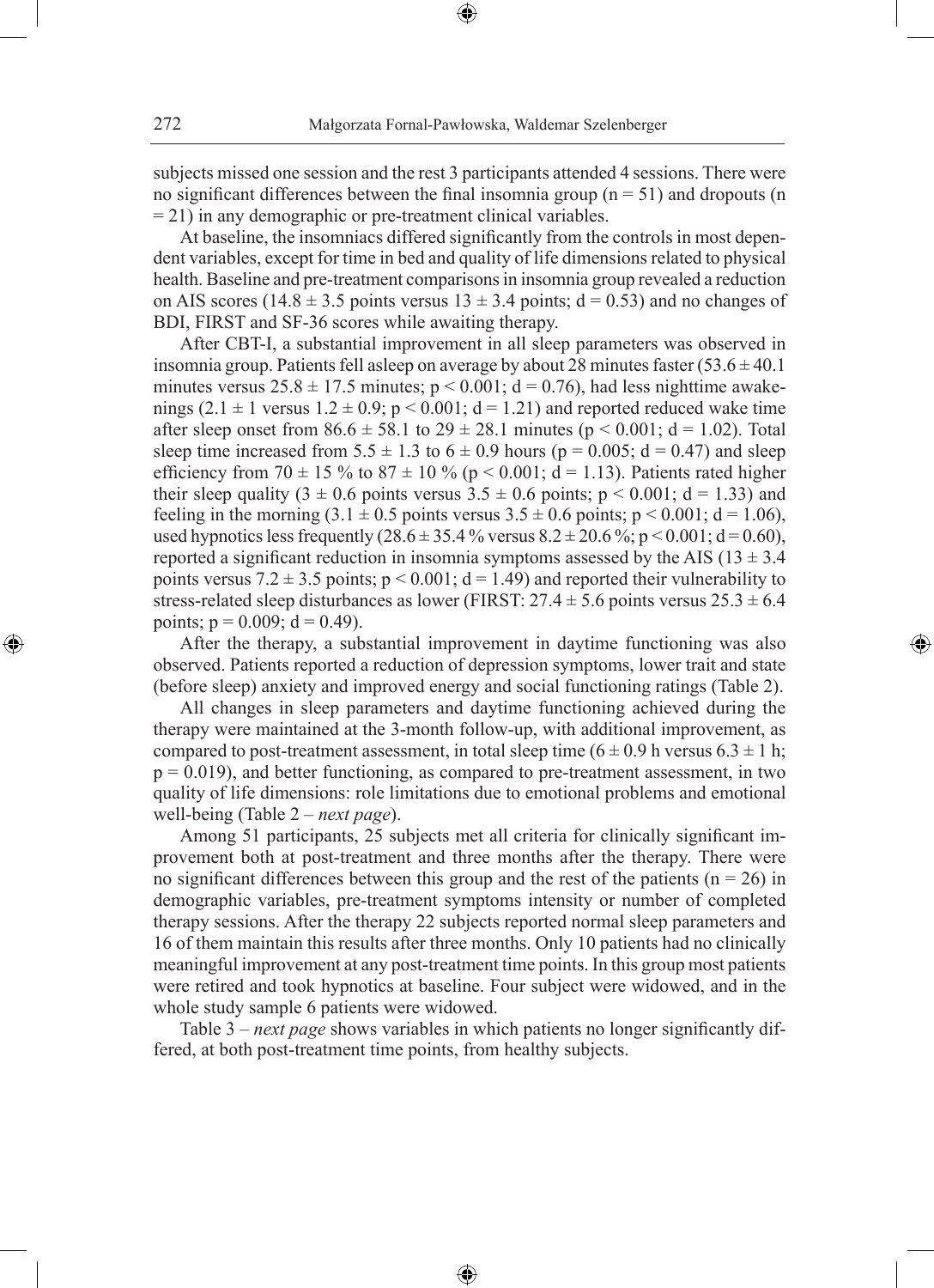|                              | Pre-<br>treatment            |                 | Post-<br>treatment |                 | F       | p     | Post hoc analysis<br>Significance of differences |                   |                   |
|------------------------------|------------------------------|-----------------|--------------------|-----------------|---------|-------|--------------------------------------------------|-------------------|-------------------|
| <b>VARIABLES</b>             | BT <sub>1</sub>              | BT <sub>2</sub> | PT <sub>1</sub>    | PT <sub>2</sub> |         |       |                                                  |                   |                   |
|                              | М                            | M               | М                  | M               |         |       | <b>BT2-</b>                                      | BT <sub>2</sub> - | PT <sub>1</sub> - |
|                              | <b>SD</b>                    | <b>SD</b>       | SD                 | <b>SD</b>       |         |       | PT <sub>2</sub>                                  | PT <sub>1</sub>   | PT <sub>2</sub>   |
| Depression symptoms (BDI)    | 10.2                         | 9.3             | 6,5                | 5.7             | 24.7    | 0.000 | 0.001                                            | 0.000             | 1.000             |
|                              | 5.2                          | 5.6             | 4.9                | 4.4             |         |       |                                                  |                   |                   |
| Anxiety symptoms (STAI)      |                              |                 |                    |                 |         |       |                                                  |                   |                   |
| trait anxiety                | $\qquad \qquad \blacksquare$ | 43.4            | 40.9               | 41.1            | 7.9     | 0.001 | 0.012                                            | 0.002             | 1.000             |
|                              | ۰                            | 7.9             | 6.9                | 6.1             |         |       |                                                  |                   |                   |
| state anxiety (before sleep) | $\overline{\phantom{m}}$     | 40.6            | 37.1               | 36.4            | 11.8    | 0.000 | 0.002                                            | 0.000             | 1.000             |
|                              |                              | 8.1             | 8.5                | 7.2             |         |       |                                                  |                   |                   |
| Quality of life (SF-36)      |                              |                 |                    |                 |         |       |                                                  |                   |                   |
| energy                       | 49.1                         | 50.7            | 59.3               | 59.9            | 13.5    | 0.000 | 0.000                                            | 0.005             | 1.000             |
|                              | 20.0                         | 15.2            | 14.3               | 13.9            |         |       |                                                  |                   |                   |
| social functioning           | 67.2                         | 71.1            | 78.9               | 79.7            | $19.8*$ | 0.000 | 0.004                                            | 0.011             | 0.826             |
|                              | 22.2                         | 23.3            | 21.3               | 21.8            |         |       |                                                  |                   |                   |
| role limitation due to       | 69.3                         | 69.3            | 84.0               | 87.3            | $16.0*$ | 0.001 | 0.021                                            | 0.010             | 0.484             |
| emotional problems           | 38.0                         | 38.6            | 30.3               | 27.7            |         |       |                                                  |                   |                   |
| emotional well-being         | 58.7                         | 63.4            | 68.9               | 71.7            | 14.3    | 0.000 | 0.068                                            | 0.013             | 0.928             |
|                              | 17.6                         | 16.8            | 15.5               | 14.2            |         |       |                                                  |                   |                   |

|  |  |  | Table 2. Changes in daytime functioning after the therapy (ANOVA) |  |  |  |  |
|--|--|--|-------------------------------------------------------------------|--|--|--|--|
|--|--|--|-------------------------------------------------------------------|--|--|--|--|

 $\bigoplus$ 

BT – before treatment; PT – post-treatment; M – mean; SD – standard deviation;

 $\bigoplus$ 

p – statistical significance (test of within-subjects effects); \* – Friedman test (Chi<sup>2</sup> )

| Table 3. Not significantly different variables in patients three months after the therapy and | in healthy subjects |                |                     |
|-----------------------------------------------------------------------------------------------|---------------------|----------------|---------------------|
|                                                                                               | Insomnia            | <b>Healthy</b> | T-test for equality |

| <i><b>VARIABLES</b></i>                       | ınsomnıa<br>patients |      | mealthy<br>controls |      | <i>I</i> -test for equality<br>of means |       |
|-----------------------------------------------|----------------------|------|---------------------|------|-----------------------------------------|-------|
|                                               |                      | SD   | М                   | SD   | t                                       | р     |
| Sleep parameters (sleep diary)                |                      |      |                     |      |                                         |       |
| number of awakenings                          | 1.3                  | 0.9  | 1.1                 | 0.8  | 1.1                                     | 0.278 |
| sleep quality (1-5 pts)                       |                      | 0.7  | 3.7                 | 0.7  | $-1.0$                                  | 0.327 |
| feeling in the morning (1-5 pts)              | 3.6                  | 0.7  | 3.8                 | 0.6  | $-1.5$                                  | 0.137 |
| Depression symptoms (BDI)                     | 5.7                  | 4.4  | 5.8                 | 6.0  | $-0.1$                                  | 0.926 |
| Anxiety symptoms (STAI)                       |                      |      |                     |      |                                         |       |
| trait anxiety                                 | 41.1                 | 6.1  | 38.8                | 8.5  | 1.6                                     | 0.113 |
| state anxiety (before sleep)                  | 36.4                 | 7.2  | 35.0                | 7.7  | 1.0                                     | 0.343 |
| Quality of life (SF-36)                       |                      |      |                     |      |                                         |       |
| energy                                        | 59.9                 | 13.9 | 65.1                | 16.2 | $-1.6$                                  | 0.112 |
| social functioning<br>role limitations due to | 79.7                 | 21.8 | 84.1                | 20.8 | 1150*                                   | 0.293 |
| emotional problems                            | 87.3                 | 27.7 | 85.0                | 31.5 | 1268*                                   | 0.754 |

M – mean; SD – standard deviation; p – statistical significance; \*Mann-Whitney U test

 $\bigoplus$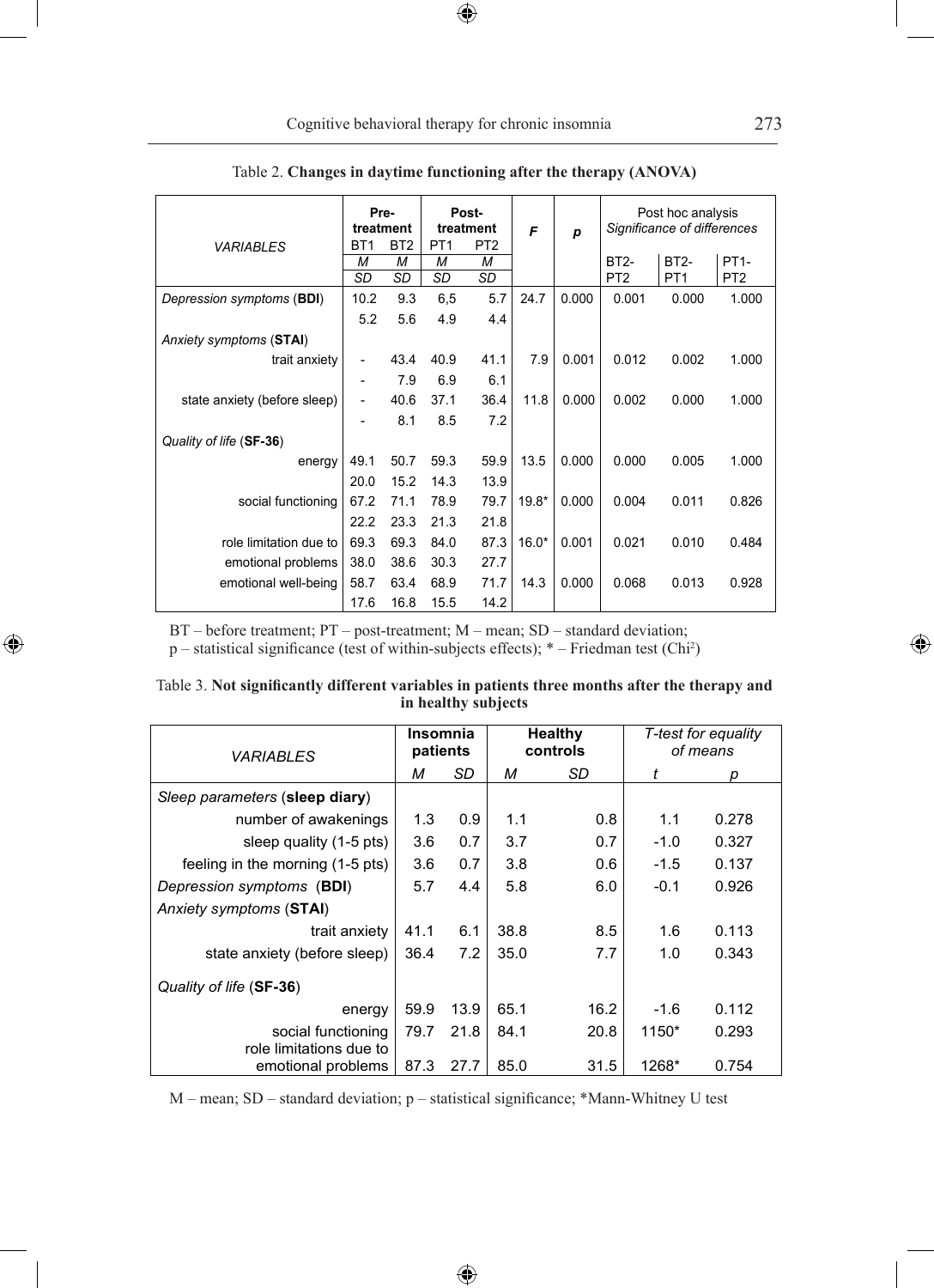# **Discussion**

⊕

The purpose of the present study was to assess the efficacy of cognitive behavioral therapy for insomnia – the treatment aimed to reduce insomnia perpetuating factors. The results indicate that after CBT-I patients achieve self-reported improvements in both sleep and daytime functioning.

Changes obtained in sleep parameters are similar to those reported in meta-analytic studies [12, 13]. These meta-analyses show that CBT-I produces a reduction on insomnia nighttime symptoms by about 50%: sleep-onset latency is reduced from an average of 60-65 to 35 minutes, number of awakening decreases from two to about one, duration of wake time after sleep onset is reduced from an average of 70 to 38 minutes and total sleep time is increased by about 30 minutes (from 6 to 6.5 hours). The proportion of patients with clinically meaningful improvement in the present study is also similar to this reported in previous studies. According to meta-analytic findings 50% of individuals reach such improvement after CBT-I and 1/3 subjects become good sleepers. In the present study 25/51 patients reported a clinically significant reduction on insomnia symptoms both after the therapy and at the three month follow-up. Sixteen of them achieved sleep parameters within a normative level at both post-treatment time points.

Despite the fact that impaired daytime functioning is a necessary diagnostic criterion for insomnia [1], few studies on the efficacy of CBT-I have targeted this area for outcome assessment [12]. Results of these studies are not consistent and only partially confirm the positive changes after therapy [20-22]. Single trials have shown that the improvement obtained during CBT-I is reflected in better quality of life ratings [23], but these findings were not confirmed in other investigations [22]. The results of the present study demonstrate that after CBT-I patients experience less depression and anxiety symptoms and better quality of life related to mental health. These outcomes are particularly important in the context of studies showing a higher risk of depression in insomnia subjects [5] and suggest that such therapy may have a preventive value. The improvement in psychological well-being may also reflect a better self-estimated ability to cope with insomnia after therapy. This may be confirmed by lower post-treatment FIRST scores, indicating lower subjects' vulnerability to stress-induced sleep disturbance.

◈

The important aim of the present study was to evaluate the clinical significance of the therapy outcomes by comparing sleep and daytime functioning of patients after CBT-I and of healthy subjects. It has been shown that at post-treatment patients stopped to differ significantly from the control group in number of awakenings, sleep quality, feeling in the morning, depression and anxiety symptoms, and quality of life dimensions related to mental health: energy, social functioning, role limitations due to emotional problems and emotional well-being. Significant approximation of the results obtained in treated patients to those obtained in healthy population is identified as the most convincing evidence of treatment efficacy [24]. According to the authors' knowledge, there has been only one study in which individuals after CBT-I were compared to normal sleepers [25]. This study showed that after this therapy sleep-onset insomniacs no longer differed from control group in self-estimated sleep efficiency and

⊕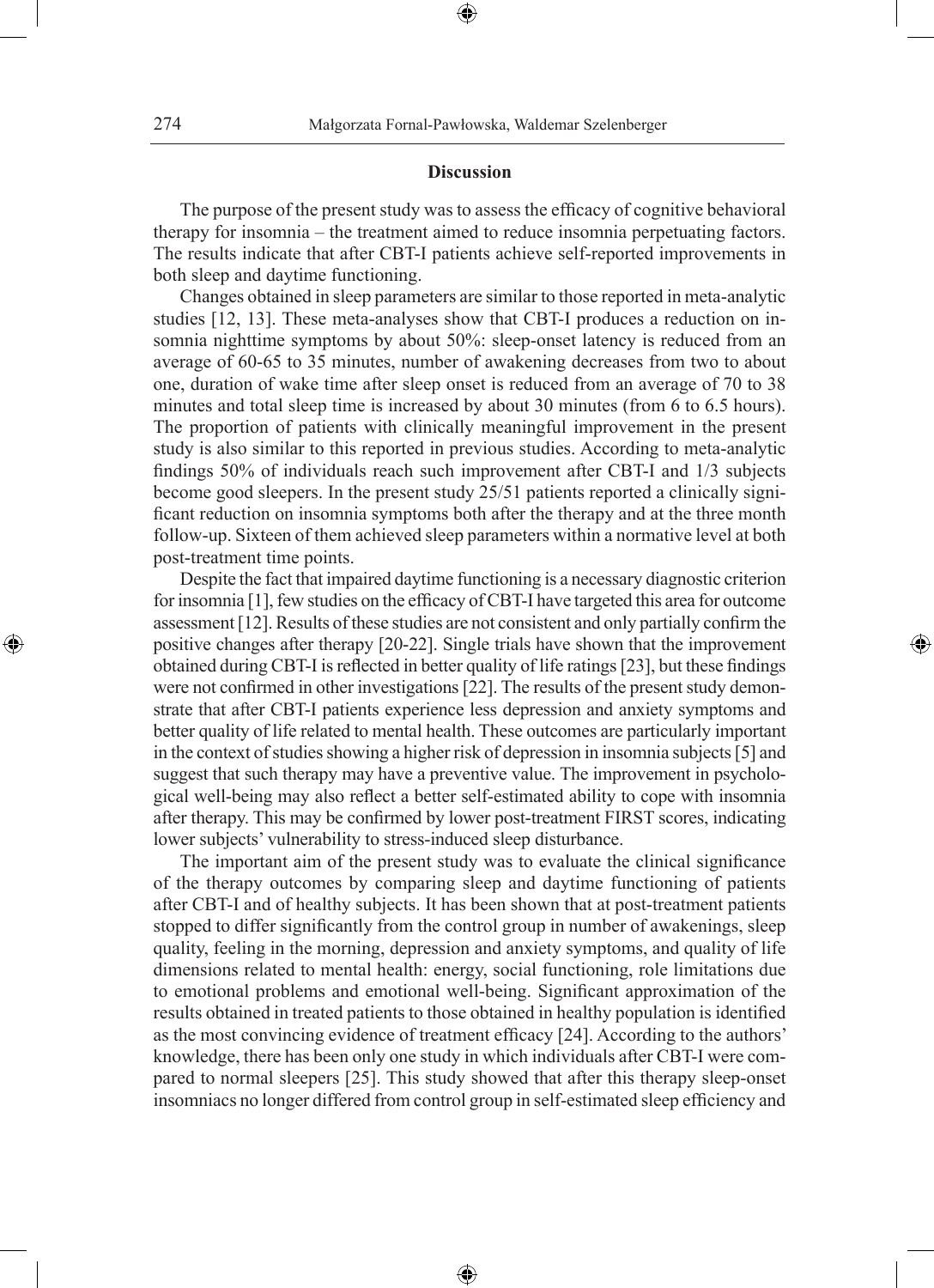objectively measured (in polysomnography) sleep onset latency and sleep efficiency, and in reported depression and anxiety symptoms.

The present study design has some methodological limitations which need to be discussed. The study was conducted using a quasi-experimental design (without randomization), therefore the control of variables which, apart form the CBT-I participation, might contribute to patients' improvements was limited. Two pre-therapy assessments allowed to conclude about changes occurring without treatment. It was shown that the study group already reported some improvement in symptoms measured by the AIS during the CBT-I waiting period. These results might be influenced mainly by factors associated with a first doctor visit in the clinic - a contact with a specialist and basic sleep hygiene recommendations, which were allowed during this visit. A substantial reduction in the AIS mean score, below the threshold considered to be diagnostic for insomnia [15], was observed in the study group only after the therapy completion. Thus, it seems that the observed improvement was related primarily to the participation in CBT-I. This may be confirmed by the absence of significant changes in the average pre-treatment scores of other instruments applied during the waiting period.

Data on adherence to treatment recommendations were not collected in the present study, and thatmight influence the outcomes. The finding that the group with a sustained improvement did not differ from the rest of participants in the number of completed sessions may presumably be explained by the fact that patients with non-full attendance were given the materials from the missed sessions. Moreover, most of them did not complete one of six sessions, therefore they had an opportunity to make up the missing content at further meetings. Based on the characteristics of group with no clinically meaningful improvement at post-treatment, it may be assumed that occupational inactivity, state of widowhood and hypnotic usage predict poor CBT-I response. Because of the small size of this group ( $n = 10$ ) and the lack of similar data from other studies, [26] these results should be interpreted with caution. Further research should attempt to identify predictors of CBT-I efficacy. Positive CBT-I outcome may also be influenced by other variables associated with psychotherapy process. In case of sessions delivered in a group format, meeting other people with similar problem may be an important healing factor.

◈

## **Conclusions**

These findings support the previous data on the important role of techniques aimed to reduce perpetuating factors in successful treatment of chronic insomnia. The cognitive behavioral group therapy produced a sustained self-reported improvement in nocturnal sleep and daytime functioning, and was effective in bringing patients' sleep quality and mental health ratings within the distribution of good sleepers.

#### **References**

⊕

 <sup>1.</sup> *Międzynarodowa Statystyczna Klasyfikacja Chorób i Problemów Zdrowotnych, rewizja dziesiąta. Klasyfikacja zaburzeń psychicznych i zaburzeń zachowania w ICD-10. Opisy kliniczne i wska*zówki diagnostyczne. Kraków-Warszawa: Uniwersyteckie Wydawnictwo Medyczne "Vesalius", Instytut Psychiatrii i Neurologii; 2000.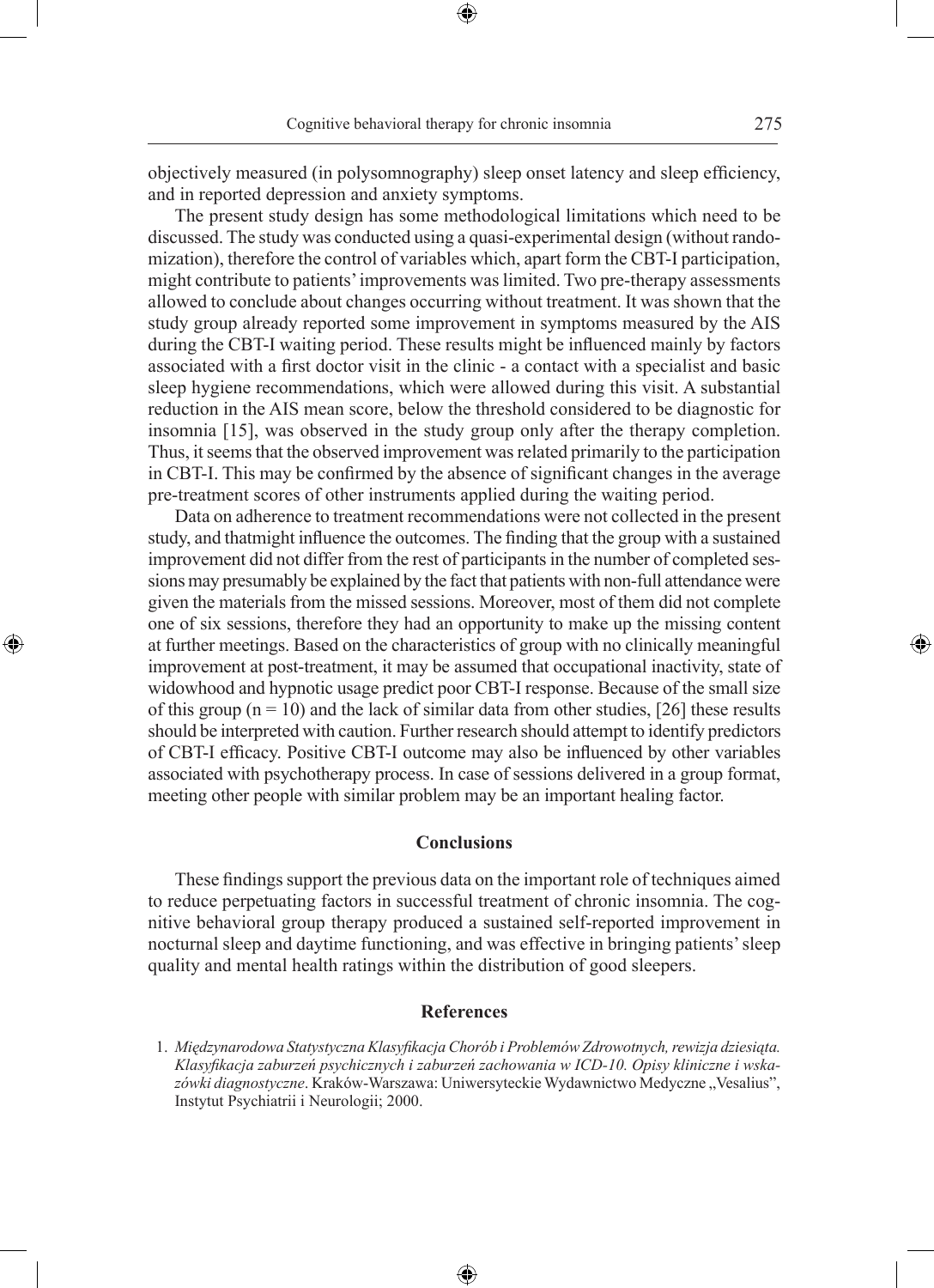- 2. Ohayon MM. *Epidemiology of insomnia: what we know and what we still need to learn*. Sleep Med. Rev. 2002; 6: 97–111.
- 3. LeBlanc M, Beaulieu-Bonneau S, Mérette C, Savard J, Ivers H, Morin CM. *Psychological and health-related quality of life factors associated with insomnia in a population-based sample*. J. Psychosom. Res. 2007; 63: 157–166.
- 4. Godet-Cayré V, Pelletier-Fleury N, Le Vaillant M, Dinet J, Massuel MA, Léger D. *Insomnia and absenteeism at work. Who pays the cost?* Sleep 2006; 29: 179–184.
- 5. Baglioni C, Battagliese G, Feige B, Spiegelhalder K, Nissen C, Voderholzer U, Lombardo C, Riemann D. *Insomnia as a predictor of depression: A meta-analytic evaluation of longitudinal epidemiological studies*. J. Affect. Disord. 2011, epub.
- 6. Phillips B, Mannino DM. *Do insomnia complaints cause hypertension or cardiovascular disease?*  J. Clin. Sleep. Med. 2007; 3: 489–494.
- 7. Bonnet MH, Arand DL. *24-hour metabolic rate in insomniacs and matched normal sleepers*. Sleep 1995; 18: 581–588.
- 8. Wołyńczyk-Gmaj D, Szelenberger W. *Waking EEG in primary insomnia*. Acta Neurobiol. Exp. 2011; 71: 387–392.
- 9. Spielman AJ, Glovinsky PB. *The varied nature of insomnia*. W: Hauri PJ red. *Case Studies in Insomnia.* New York: Plenum Medical Book Co; 1991. s.1–15.
- 10. Bootzin RR, Epstein D, Wood JM. *Stimulus control instructions*. W: Hauri PJ red. *Case Studies in Insomnia.* New York: Plenum Medical Book Co; 1991. s.19–28.
- 11. Morin CM. *Insomnia: Psychological assessment and management*. New York: The Guilford Press; 1993.
- 12. Morin CM, Bootzin RR, Buysse DJ, Edinger JD, Espie CA, Lichstein KL. *Psychological and behavioral treatment of insomnia: update of the recent evidence (1998-2004).* Sleep 2006; 29: 1398–1414.
- 13. Morin CM, Hauri PJ, Espie CA, Spielman AJ, Buysse DJ, Bootzin RR. Nonpharmacologic treatment of chronic insomnia. Sleep 1999; 22: 1–23.

◈

- 14. Riemann D, Perlis ML. *The treatments of chronic insomnia: a review of benzodiazepine receptor agonists and psychological and behavioral therapies.* Sleep Med. Rev. 2009; 13: 205-214.
- 15. Fornal-Pawłowska M, Wołyńczyk-Gmaj D, Szelenberger W. *Walidacja Ateńskiej Skali Bezsenności.* Psychiatr. Pol. 2011; 45: 211–221.
- 16. Fornal-Pawłowska M, Skalski M, Szelenberger W. *Badanie predyspozycji do bezsenności za pomocą skali FIRST*. Sen 2007; 7: 104–109.
- 17. Parnowski T, Jernajczyk W. *Inwentarz Depresji Becka w ocenie nastroju osób zdrowych i chorych na choroby afektywne*. Psychiatr. Pol. 1977; 11: 417–425.
- 18. Sosnowski T, Wrześniewski K, Jaworowska A, Fecenec D. *Inwentarz Stanu i Cechy Lęku STAI. Polska adaptacja STAI*. Podręcznik, wyd. III, rozszerzone. Warszawa: Pracownia Testów Psychologicznych Polskiego Towarzystwa Psychologicznego; 2006.
- 19. Marcinowicz L, Sienkiewicz J. *Badanie trafności i rzetelności polskiej wersji kwestionariusza SF-36: wyniki wstępne*. Przegl. Lek. 2003; 60: 103-106.
- 20. Backhaus J, Hohagen F, Voderholzer U, Riemann D. *Long-term effectiveness of a short-term cognitive-behavioral group treatment for primary insomnia*. Eur. Arch. Psychiatry Clin. Neurosci. 2001; 251: 35–41.
- 21. Espie CA, Inglis SJ, Tessier S, Harvey L. *The clinical effectiveness of cognitive behaviour therapy for chronic insomnia: implementation and evaluation of a sleep clinic in general medical practic*e. Behav. Res. Ther. 2001; 39: 45–60.
- 22. Omvik S, Sivertsen B, Pallesen S, Bjorvatn B, Havik OE, Nordhus IH. *Daytime functioning in older patients suffering from chronic insomnia: Treatment outcome in a randomized controlled trial comparing CBT with zopiclone*. Behav. Res. Ther. 2008; 46: 623–641.

♠